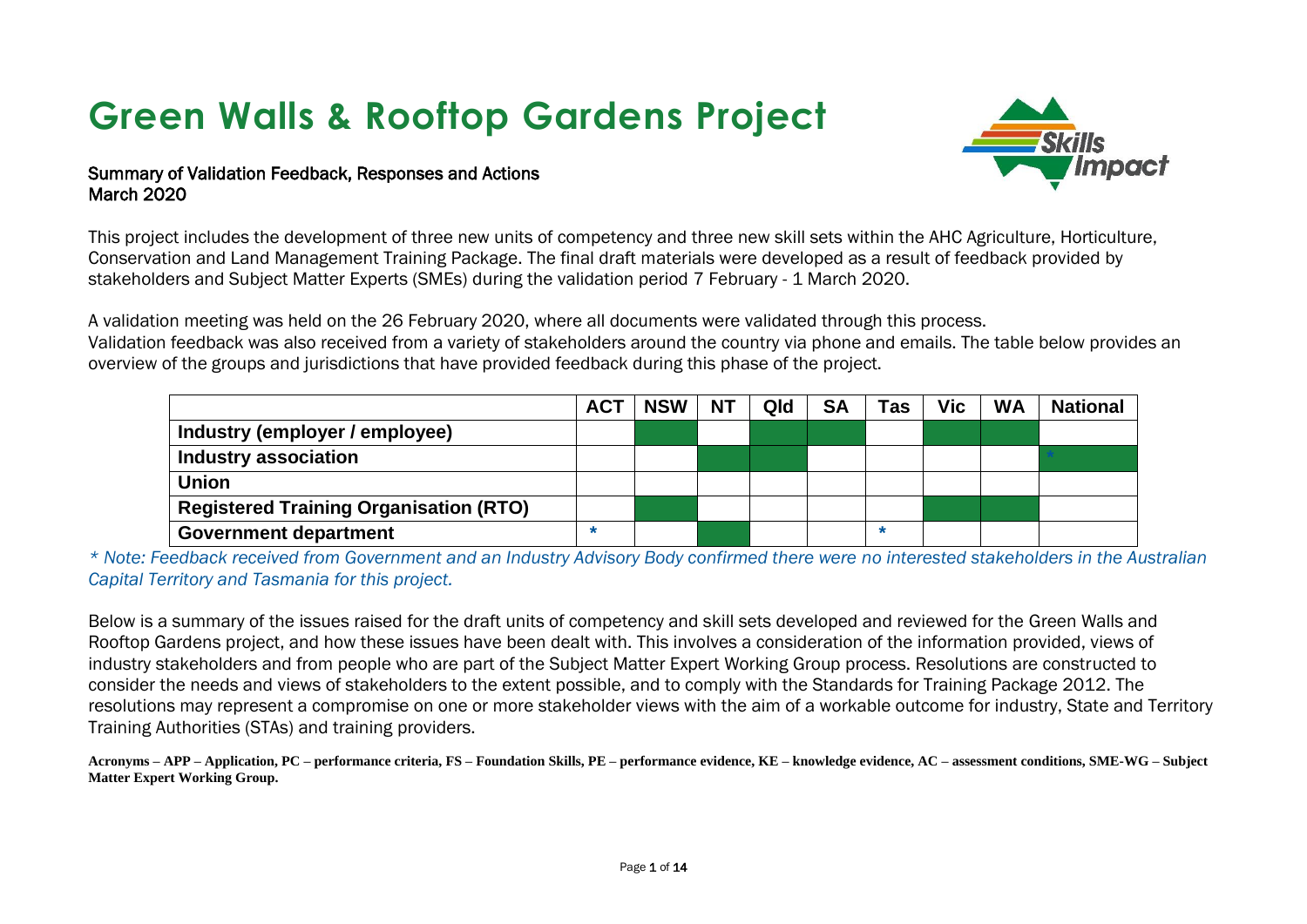Please use the menu below to navigate to the feedback you wish to view.

## **Table of Contents**

<span id="page-1-0"></span>

| General feedback. |  |
|-------------------|--|
|                   |  |
| New skill sets    |  |
|                   |  |
|                   |  |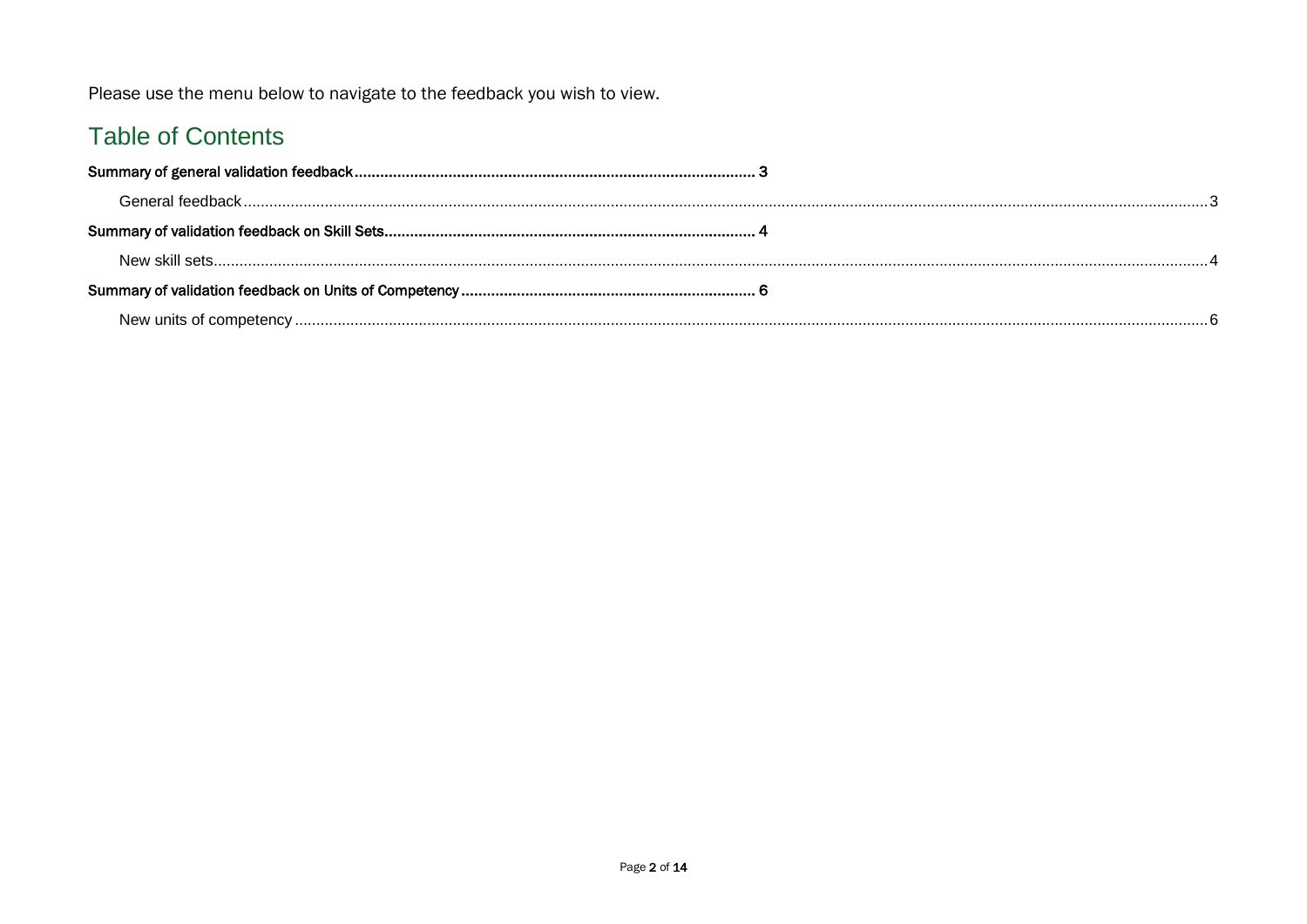## <span id="page-2-0"></span>Summary of general validation feedback

#### General Feedback

|                                                                                                    | <b>Stakeholder Comments and Identified Issues</b>                                                                                                                                                                                                                                                                                                                 | <b>Consideration and Proposed Resolution</b>                                                                                                                                                                                                                                            |
|----------------------------------------------------------------------------------------------------|-------------------------------------------------------------------------------------------------------------------------------------------------------------------------------------------------------------------------------------------------------------------------------------------------------------------------------------------------------------------|-----------------------------------------------------------------------------------------------------------------------------------------------------------------------------------------------------------------------------------------------------------------------------------------|
| <b>VIC RTO</b>                                                                                     | Please find attached some feedback for the three new<br>units. The concern about the size of the units and the<br>suggestion to split the units into two specialist areas<br>remains (rooftop gardens specialist unit and vertical<br>garden and green facade specialist unit), as does the<br>concern that there will be barriers to delivery of these<br>units. | Thank you for your feedback. The feedback was provided to the SME<br>WG, who confirmed retaining the units to include roof gardens, as<br>well vertical gardens and green facades. Please note KE has been<br>reduced in the Design and Construct units assisting delivery<br>concerns. |
|                                                                                                    | Have noted the inclusion of the three new units into<br>existing qualifications as electives (new units will not be<br>orphaned). All three units have not been included in any<br>one qualification. Suggest that the unit AHCGRIXX2 and<br>perhaps AHCGRIXX1 be included in AHC52016 Diploma of<br>Landscape Project Management.                                | Thank you for your feedback. Recommended unit placement has<br>been recorded and will be included as part of the upcoming<br>Landscape project.<br>Units may be utilised in other qualifications where packaging rules<br>enable imported.                                              |
| SME-WG<br>Industry QLD, NSW,<br>VIC, NAT<br>RTO QLD, WA<br><b>Industry Association</b><br>QLD, NAT | Add AHCGRIXX1 into Cert IV Landscape as elective - then<br>all 3 units sit in 1 qual.                                                                                                                                                                                                                                                                             | Thank you for your feedback. Recommended unit placement has<br>been recorded and will be included as part of the upcoming<br>Landscape project.                                                                                                                                         |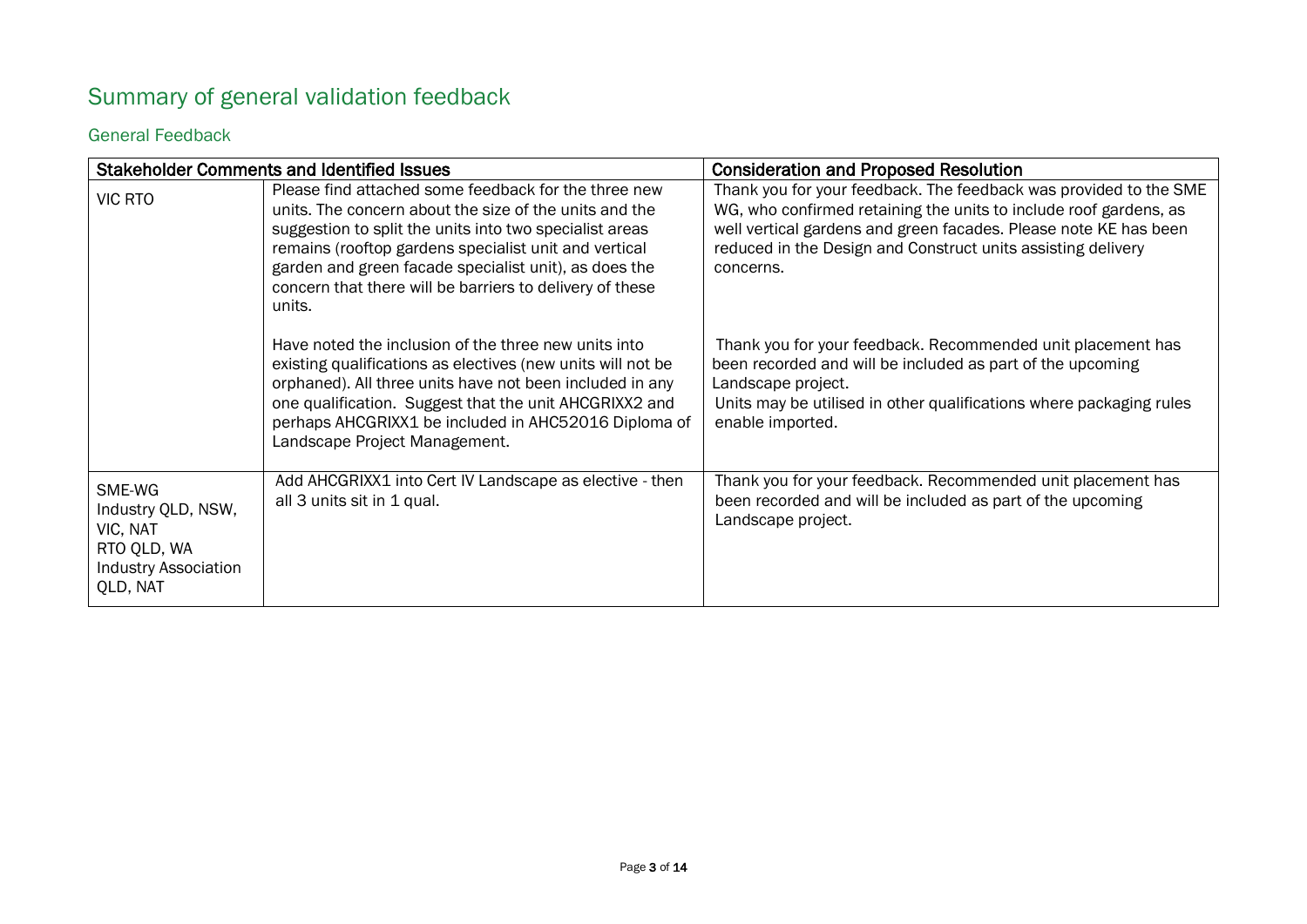## Summary of validation feedback on Skill Sets

<span id="page-3-0"></span>New skill sets

|                                                                                                    | <b>Stakeholder Comments and Identified Issues</b>                                           | <b>Consideration and Proposed Resolution</b>                                                                                                                                                                                                                                                                                                                       |
|----------------------------------------------------------------------------------------------------|---------------------------------------------------------------------------------------------|--------------------------------------------------------------------------------------------------------------------------------------------------------------------------------------------------------------------------------------------------------------------------------------------------------------------------------------------------------------------|
|                                                                                                    | AHCSS00114 Design Roof Gardens, Vertical Gardens and Green Facades Skill Set                |                                                                                                                                                                                                                                                                                                                                                                    |
| SME-WG<br>Industry QLD, NSW,                                                                       | Suggestion to change SS title - remove "Plan and".                                          | Adopted: Thanks for your feedback.<br>Skill Set title changed 'Plan and' removed.                                                                                                                                                                                                                                                                                  |
| VIC, NAT<br>RTO QLD, WA<br><b>Industry Association</b><br>QLD, NAT                                 | Description: change wording of "local government" to be<br>consistent with units.           | Adopted: specific reference to only 'local' government has been<br>amended to 'national, state, territory and local authorities'.                                                                                                                                                                                                                                  |
|                                                                                                    | Pathways: update as per table proposing where units can<br>be places as electives.          | Adopted: Pathways updated to include AHC42016 Certificate IV in<br>Landscape, enabling all three new units to be included in one<br>qualification.                                                                                                                                                                                                                 |
|                                                                                                    | Target Group: change to wording used in Design unit.                                        | Adopted: wording of target group updated to include landscape<br>designers.                                                                                                                                                                                                                                                                                        |
| Industry, SA                                                                                       | Update licensing statement.                                                                 | Adopted: Thank you for your feedback. The licencing statement has<br>been changed to reflect that licencing requirements may be relevant<br>in some jurisdictions.                                                                                                                                                                                                 |
|                                                                                                    | Include designers in target group.                                                          | Adopted: Thank you for your feedback. Landscape designers have<br>been included in the wording for the Target Group.                                                                                                                                                                                                                                               |
|                                                                                                    | AHCSS00115 Construct Roof Gardens, Vertical Gardens and Green Facades Skill Set             |                                                                                                                                                                                                                                                                                                                                                                    |
| SME-WG<br>Industry QLD, NSW,<br>VIC, NAT<br>RTO QLD, WA<br><b>Industry Association</b><br>QLD, NAT | Update licensing to be consistent with other documents<br>and update target group.          | Adopted: Thanks for your feedback. Changes have been made to<br>wording of Target group 'experienced horticultural, landscaping<br>and/or construction workers and/or builders who construct green<br>infrastructure' and the licencing information wording changed to<br>reflect that licencing or certification requirements may apply in some<br>jurisdictions. |
|                                                                                                    | Statement of Attainment change "building" to<br>"constructing" to match title of skill set. | Adopted: wording changed to 'constructing' to reflect change to skill<br>set title from draft 1.                                                                                                                                                                                                                                                                   |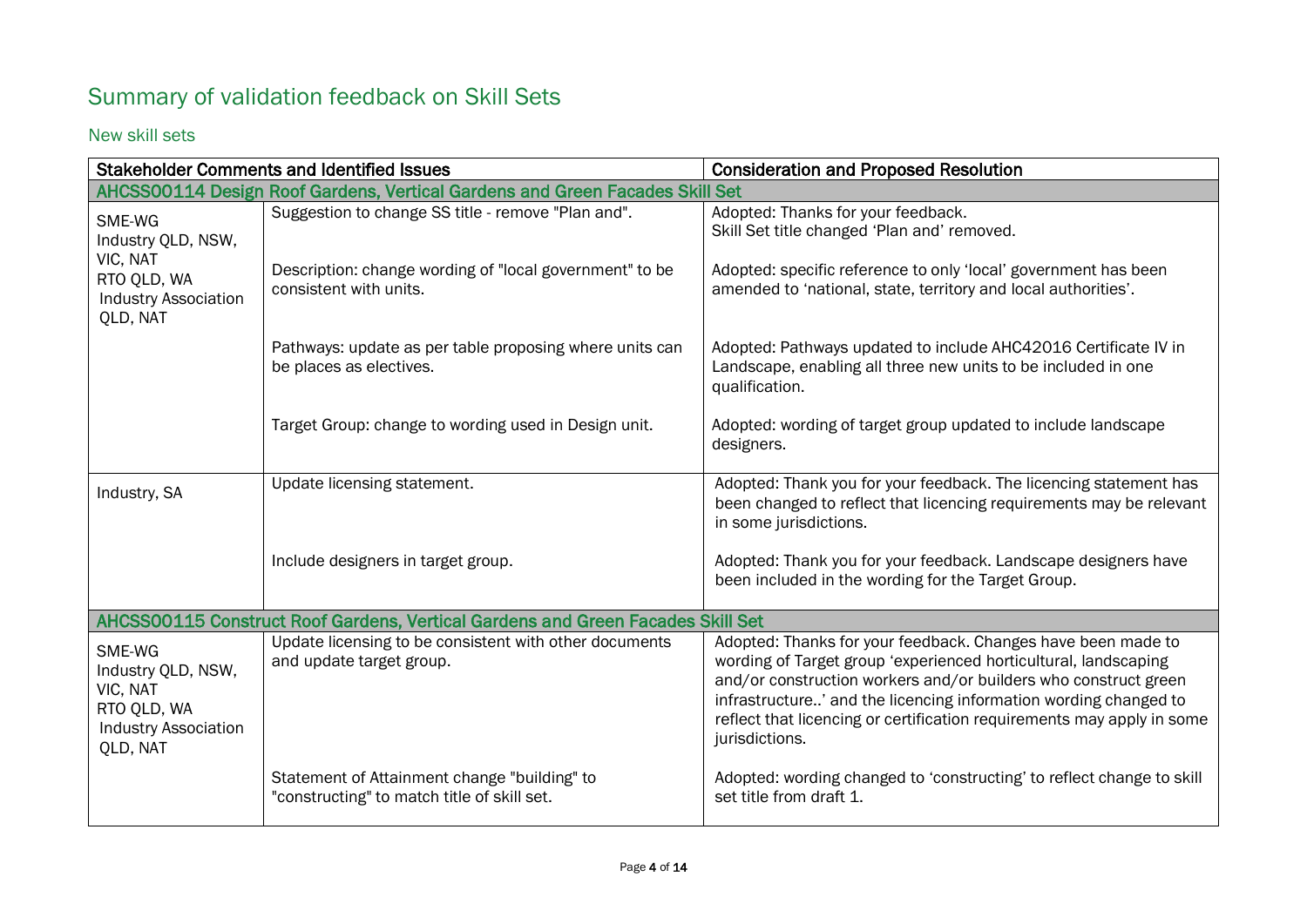<span id="page-4-0"></span>

|                                                               | <b>Stakeholder Comments and Identified Issues</b>                                | <b>Consideration and Proposed Resolution</b>                                                                                                                                                                     |
|---------------------------------------------------------------|----------------------------------------------------------------------------------|------------------------------------------------------------------------------------------------------------------------------------------------------------------------------------------------------------------|
| Industry, SA                                                  | Pathways information AHC50616 Diploma of Landscape<br>Design - not construction. | Thank you for your feedback. Recommended unit placement has<br>been recorded and will be included as part of the upcoming<br>Landscape project                                                                   |
|                                                               | AHCSS00117 Maintain Roof Gardens, Vertical Gardens and Green Facades Skill Set   |                                                                                                                                                                                                                  |
| SME-WG<br>Industry QLD, NSW,<br>VIC, NAT                      | Update licencing statement                                                       | Thank you for your feedback. Adopted. Licencing information<br>wording changed to accommodate possibility that licencing or<br>certification requirements may apply in some jurisdictions.                       |
| RTO QLD, WA<br><b>Industry Association</b><br><b>QLD, NAT</b> | Update pathway information                                                       | Pathway information has been updated to reflect the SMEWG<br>decision to include the AHCGRI301 Maintain roof gardens, vertical<br>gardens and green facades in the Certificate IV in Landscape<br>qualification. |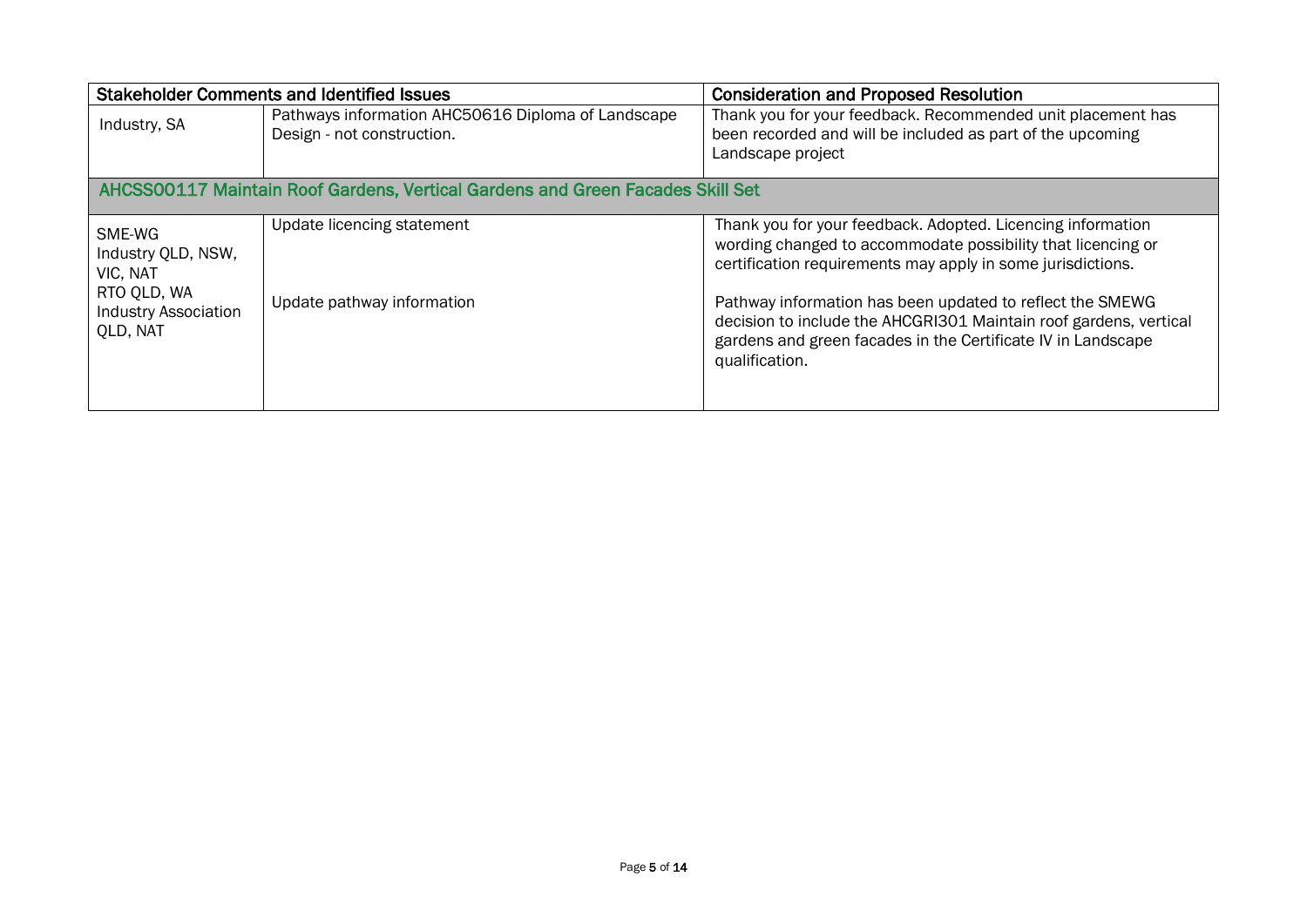## Summary of validation feedback on Units of Competency

### New units of competency

| <b>Stakeholder Comments and Identified Issues</b> |                                                                                                                                                                                                                                                                                                                                                                                                                                                                                                                                                                                                                                           | <b>Consideration and Proposed Resolution</b>                                                                                                                                                                                                                                                                                                                                                                                                                         |
|---------------------------------------------------|-------------------------------------------------------------------------------------------------------------------------------------------------------------------------------------------------------------------------------------------------------------------------------------------------------------------------------------------------------------------------------------------------------------------------------------------------------------------------------------------------------------------------------------------------------------------------------------------------------------------------------------------|----------------------------------------------------------------------------------------------------------------------------------------------------------------------------------------------------------------------------------------------------------------------------------------------------------------------------------------------------------------------------------------------------------------------------------------------------------------------|
|                                                   | AHCGRI501 Design roof gardens, vertical gardens and green facades (formerly known as AHCGRIXX1)                                                                                                                                                                                                                                                                                                                                                                                                                                                                                                                                           |                                                                                                                                                                                                                                                                                                                                                                                                                                                                      |
| RTO, VIC                                          | Note the amendments made and reduction in numbers<br>of PCs, however this is a big unit.                                                                                                                                                                                                                                                                                                                                                                                                                                                                                                                                                  | Thank you for your feedback. The feedback was provided to the<br>SMEWG who acknowledged the 'size' of the unit and confirmed<br>retaining the unit as a single unit including roof gardens, vertical<br>gardens and green facades.                                                                                                                                                                                                                                   |
|                                                   | APP: "The unit applies to individuals with existing<br>horticultural and or landscaping experience" May<br>need to strengthen this statement regarding the level<br>of experience required.                                                                                                                                                                                                                                                                                                                                                                                                                                               | Thank you for your feedback. The feedback was discussed with<br>the SME WG, who discussed and confirmed, with an amendment<br>to include 'landscape design and/or construction experience'<br>that wording specifying years of experience of any particular type<br>may be problematic and restrictive. RTOs involved in discussions<br>confirmed that RTO requirements to assess individuals' skills and<br>experience prior to enrolment could address this issue. |
|                                                   | KE: "• relevant legislation, standards and codes<br>including the National Construction Code (NCC) "<br>Does this point include applicable building and local<br>government regulations and high risk work licencing<br>requirements? Apart from regulatory knowledge<br>consider adding knowledge of system/component<br>suppliers, job roles of building professionals (architects<br>and engineers) and other specialists (role of local<br>councils) to support the PCs and PE (and Skill Set<br>Description). It is important that the designer<br>understands the design process limitations and<br>boundaries - when to refer etc. | Thank you for your feedback.<br>The feedback was discussed with the SMEWG who confirmed it<br>was sufficient. However, knowledge of 'professional practice<br>requirements in green infrastructure design' has been clarified to<br>specify knowledge of 'limitations and boundaries' and 'roles and<br>responsibilities of building professionals and authorities'.                                                                                                 |
| Industry, SA                                      | Landscape designers in some states (eg: SA) cannot<br>specify - they are not licensed to "specify" they can offer<br>"artistic impression" and have a qual specialist sign off<br>on it - document.                                                                                                                                                                                                                                                                                                                                                                                                                                       | Thank you for your feedback.<br>The licencing statement has been changed to reflect that<br>licencing requirements may be relevant in some jurisdictions.<br>Additionally, PCs 3.7, 4.7 and 5.6 have been amended to include<br>'Prepare design plans, specifications, maintenance program and                                                                                                                                                                       |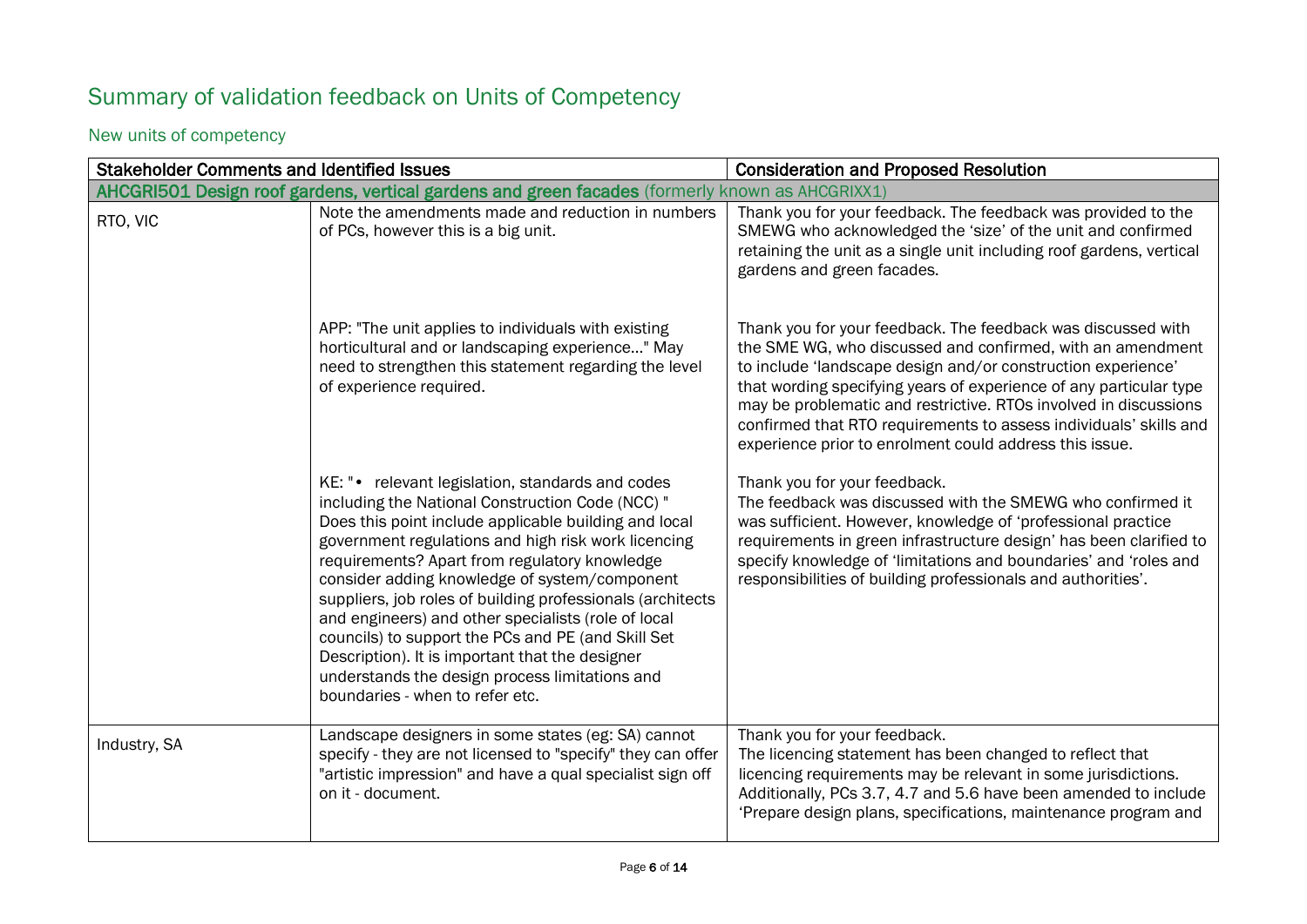| <b>Stakeholder Comments and Identified Issues</b> |                                                                                                                                                                                                                                                                       | <b>Consideration and Proposed Resolution</b>                                                                                                                                                                                                                                                                                                                                                                     |
|---------------------------------------------------|-----------------------------------------------------------------------------------------------------------------------------------------------------------------------------------------------------------------------------------------------------------------------|------------------------------------------------------------------------------------------------------------------------------------------------------------------------------------------------------------------------------------------------------------------------------------------------------------------------------------------------------------------------------------------------------------------|
|                                                   |                                                                                                                                                                                                                                                                       | estimated costs for documenting by a qualified specialist, if<br>required' to address jurisdictional variations.                                                                                                                                                                                                                                                                                                 |
|                                                   | KE: They should be providing an estimate not quote on<br>the project costs.                                                                                                                                                                                           | Thank you for your feedback.<br>KE amended to 'used measurements and formulas to calculate<br>material quantities, weights and estimated project costs'.                                                                                                                                                                                                                                                         |
|                                                   | Question around delivery, if this was a workplace. All<br>assessors would be acquired to hold a builders' license<br>and/or supervisory ticket and have been demonstrated<br>to be able to do all the work for a period of 2 years and<br>signed off by a supervisor. | Thank you for your feedback.<br>The Assessment Conditions enable the unit to be assessed 'in a<br>design workplace, or an environment that accurately represents<br>workplace conditions'. As per comment above, PCs 3.7, 4.7 and<br>5.6 have been amended to include provision for designs to be<br>documented by a qualified specialist where this is a requirement<br>in specific jurisdictions.              |
|                                                   | Size of the unit is too big, not enough time to deliver<br>the necessary knowledge. Suggest breaking up the unit<br>into 2 units, roof separate to walls or facades. Change<br>the unit to roof or wall or facade.                                                    | Thank you for your feedback.<br>The feedback was provided to the SMEWG who acknowledged<br>the 'size' of the unit and confirmed retaining the unit as a single<br>unit including roof gardens, vertical gardens and green facades.                                                                                                                                                                               |
|                                                   | APP: include landscape design experience                                                                                                                                                                                                                              | Adapted. Wording has been amended to 'individuals with<br>existing horticultural, landscaping, landscape design and/or<br>construction experience'.                                                                                                                                                                                                                                                              |
|                                                   | PC 3.1 Acquire engineering plan re-drainage outlets<br>and weight limits. Depth available                                                                                                                                                                             | Thank you for the feedback. PC 3.1 has been added<br>'Acquire engineering plans to determine drainage outlets,<br>available depths and weight limits'.                                                                                                                                                                                                                                                           |
|                                                   | PC 3.3 This needs to be reversed. They system is<br>dependent on the plants that can be grown.                                                                                                                                                                        | Thank you, PC 3.3 (which is now 3.4) has been amended to<br>'Consult growing media specialist and select media and plants<br>based on the location conditions and maintenance requirements'<br>and PC 4.3 has been amended to 'Consult growing media<br>specialist to determine media characteristics and functionality,<br>and select plants based on the location conditions and<br>maintenance requirements'. |
|                                                   | FS: Reading - include plans.                                                                                                                                                                                                                                          | Included, FS amended to 'Reading and interpreting plans'.                                                                                                                                                                                                                                                                                                                                                        |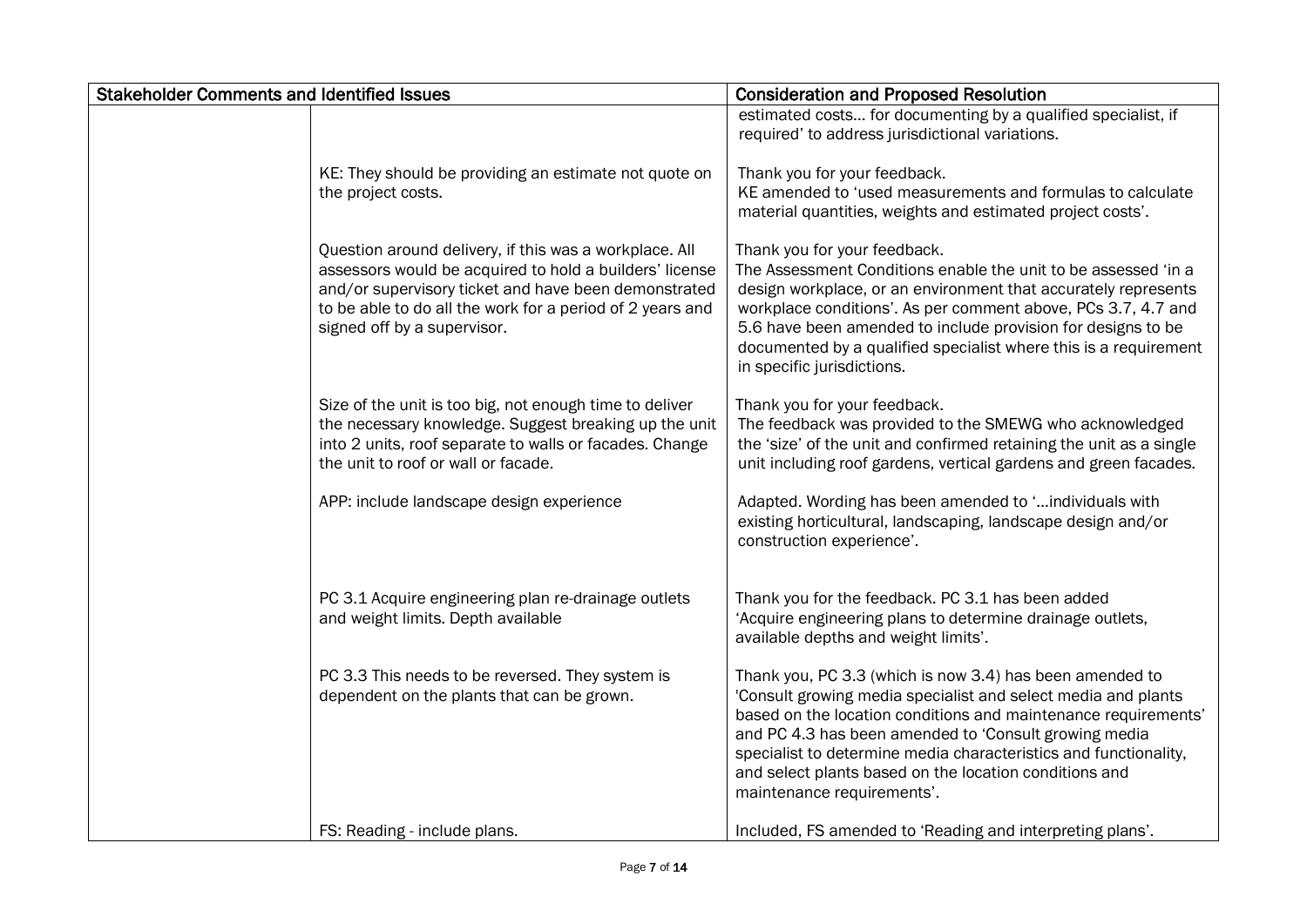| <b>Stakeholder Comments and Identified Issues</b>                                               |                                                                                                                                                                                                                                                                                                                                                                                                                                                                                         | <b>Consideration and Proposed Resolution</b>                                                                                                                                                                                                                                                                                                                                        |
|-------------------------------------------------------------------------------------------------|-----------------------------------------------------------------------------------------------------------------------------------------------------------------------------------------------------------------------------------------------------------------------------------------------------------------------------------------------------------------------------------------------------------------------------------------------------------------------------------------|-------------------------------------------------------------------------------------------------------------------------------------------------------------------------------------------------------------------------------------------------------------------------------------------------------------------------------------------------------------------------------------|
|                                                                                                 | Oral Communication - "ensure compliance" question to<br>what?                                                                                                                                                                                                                                                                                                                                                                                                                           | FS Oral Communication wording has been amended to clarify<br>requirement to:<br>'Consult with clients, architects, engineers and suppliers to<br>determine design and regulatory requirements for green<br>infrastructure'.                                                                                                                                                         |
| <b>Industry Association, NT</b>                                                                 | I refer to the final draft of AHCGRIXX1 Design roof<br>gardens, vertical gardens and green facades and am<br>surprised that there is no mention of Digital Literacy<br>skills in elements 3, 4, and 5 - even under the<br>Foundation Skills section.<br>In any field of design, I suspect that applying digital<br>literacy through use of software programs would be<br>fundamental to ensuring that work can be produced in<br>an efficient and effective way. Just a thought cheers. | Thank you for your feedback.<br>Foundation skills do include writing skills to develop relevant<br>documentation using digital technology. Feedback from<br>consultation on draft 1 advised that digital or technology based<br>design was not a design requirement.<br>Writing FS includes use of digital technology 'Develop relevant<br>documentation using digital technology'. |
| SME-WG<br>Industry QLD, NSW, VIC, NAT<br>RTO QLD, WA<br>Industry Association QLD,<br><b>NAT</b> | Application: add "construction" to second paragraph for<br>existing experience.                                                                                                                                                                                                                                                                                                                                                                                                         | Thank you for your feedback. Wording in second paragraph has<br>been amended to add construction, as well as accommodate<br>other feedback to add landscape design:<br>'The unit applies to individuals with existing horticultural,<br>landscaping, landscape design and/or construction experience.'                                                                              |
|                                                                                                 | Edit fourth paragraph reference to "local government".                                                                                                                                                                                                                                                                                                                                                                                                                                  | Reference to 'local government' has been expanded to include<br>'national, state, territory and local government'. Reflected<br>throughout document.                                                                                                                                                                                                                                |
|                                                                                                 | PC 1.2 as above edit "local government".                                                                                                                                                                                                                                                                                                                                                                                                                                                | PC 1.2 amended wording to 'Access and interpret building<br>regulations, standards and codes and relevant national, state,<br>territory and local authority'                                                                                                                                                                                                                        |
|                                                                                                 | 2.3 remove "building".                                                                                                                                                                                                                                                                                                                                                                                                                                                                  | Thanks for your feedback. 'Building' has been removed.                                                                                                                                                                                                                                                                                                                              |
|                                                                                                 | 3.1 replace "size" with "dimensions".                                                                                                                                                                                                                                                                                                                                                                                                                                                   | Adopted. PC 3.1 now moved to 3.2 and reworded to:<br>'Accurately measure and record overall dimensions of proposed<br>green roof space'                                                                                                                                                                                                                                             |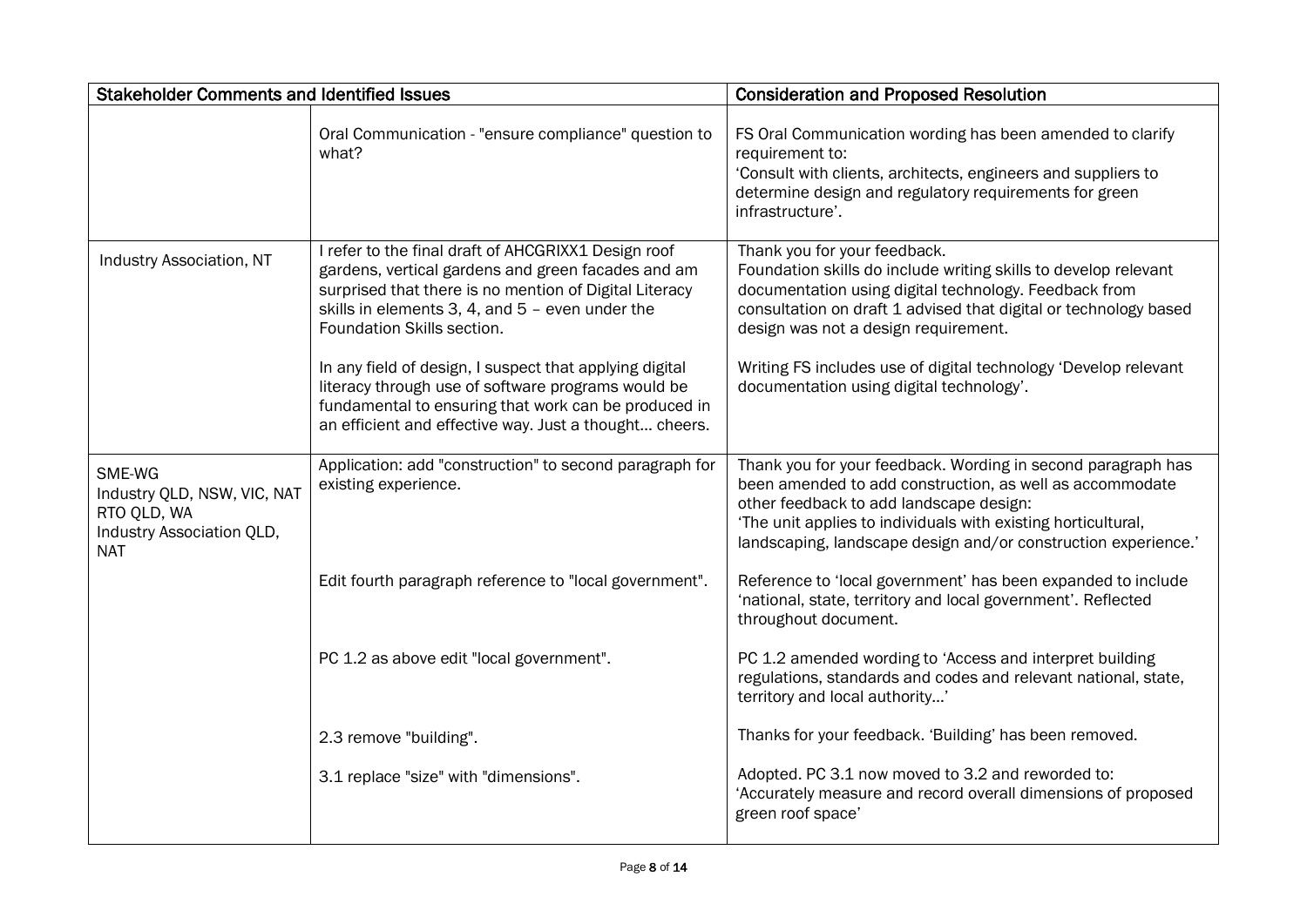| <b>Stakeholder Comments and Identified Issues</b> |                                                                                                                                                                                                                          | <b>Consideration and Proposed Resolution</b>                                                                                                                                                                                 |
|---------------------------------------------------|--------------------------------------------------------------------------------------------------------------------------------------------------------------------------------------------------------------------------|------------------------------------------------------------------------------------------------------------------------------------------------------------------------------------------------------------------------------|
|                                                   | 3.4 reorder placement of words to "Document<br>specifications for waterproofing, irrigation and drainage<br>systems, and or lighting, including recommended<br>suppliers".                                               | Thank you for the feedback. Wording in PC (now 3.5) has been<br>reordered to put 'waterproofing' first, as well as enable flexibility<br>regarding lighting.                                                                 |
|                                                   | 4.4 make same as 3.4.                                                                                                                                                                                                    | As above.                                                                                                                                                                                                                    |
|                                                   | 5.1 replace "depth" with "dimensions".                                                                                                                                                                                   | Adopted: 'depth' changed to 'dimensions'.                                                                                                                                                                                    |
|                                                   | Foundation Skills remove "paraphrasing" from Oral<br>Communication.                                                                                                                                                      | Thank you for your feedback. Adopted.                                                                                                                                                                                        |
|                                                   | PE: change all square metres to 4 per type.                                                                                                                                                                              | Thank you for your feedback. 'Volume' of PE for roof gardens,<br>vertical walls and green roofs has been changed to a minimum of<br>four square metres each.                                                                 |
|                                                   | Second bullet edit "local government" to match as<br>above.                                                                                                                                                              | Thank you for your feedback. Wording of bullet point has been<br>expanded beyond 'local government' to include 'relevant<br>regulatory authorities'.                                                                         |
|                                                   | Fourth bullet change to "used measurements and<br>formulas to calculate material quantities, weights and<br>estimated project costs"                                                                                     | Thanks for your feedback. The PE has been amended to include<br>calculating weights, and 'estimating' project costs.                                                                                                         |
|                                                   | Last bullet change to "developed and documented a<br>maintenance program to ensure sustainability of the<br>green infrastructure."                                                                                       | Thanks for the feedback. Adopted. Wording has been changed.                                                                                                                                                                  |
|                                                   | KE: change fourth bullet to 'recirculating and non-<br>recirculating/flood-drain vertical garden system'.                                                                                                                | Adopted. Wording has been amended to accommodate<br>jurisdictional variations in terminology.                                                                                                                                |
|                                                   | AHCGRI401 Construct roof gardens, vertical gardens and green facades (formerly known as AHCGRIXX2)                                                                                                                       |                                                                                                                                                                                                                              |
| RTO, VIC                                          | Completion of the general construction induction<br>training program specified by the model Code of<br>Practice for Construction Work (White Card) is required<br>for any person who is to carry out construction work." | Thank you for your feedback.<br>The licencing statement of all units and skills sets has been<br>amended to indicate that licencing, legislative or certification<br>requirements may apply to the work being performed, the |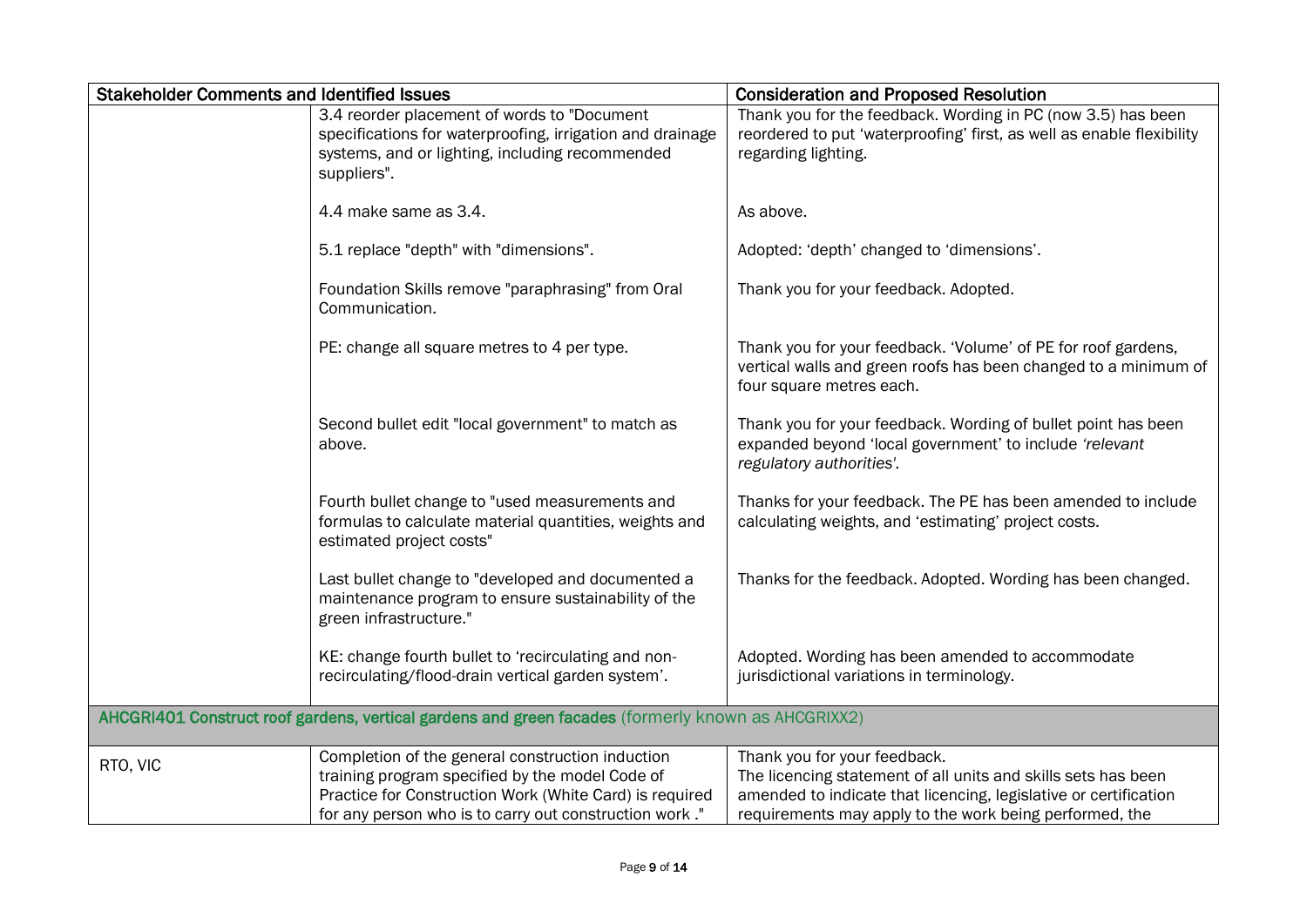| <b>Stakeholder Comments and Identified Issues</b>                                              |                                                                                                                                                                                                                                                                                                                                                                      | <b>Consideration and Proposed Resolution</b>                                                                                                                                                                                                                                                                                                                                                                                                                                                                            |
|------------------------------------------------------------------------------------------------|----------------------------------------------------------------------------------------------------------------------------------------------------------------------------------------------------------------------------------------------------------------------------------------------------------------------------------------------------------------------|-------------------------------------------------------------------------------------------------------------------------------------------------------------------------------------------------------------------------------------------------------------------------------------------------------------------------------------------------------------------------------------------------------------------------------------------------------------------------------------------------------------------------|
|                                                                                                | Should there be reference here to other high risk work<br>licencing/construction 'tickets' that may be required?                                                                                                                                                                                                                                                     | location of the project and/or the equipment being used, and<br>may vary across jurisdictions.                                                                                                                                                                                                                                                                                                                                                                                                                          |
|                                                                                                | PE: Note that the SME-WG supports the inclusion of all<br>three construction types in the one unit. While there<br>has been a reduction in the minimum area for the roof<br>top garden, the PE required for three different<br>construction situations to meet the requirements of<br>this one unit is likely to present a delivery barrier to at<br>the TAFE level. | Thank you for your feedback.<br>As noted above, the feedback was provided to the SMEWG who<br>confirmed retaining the unit as a single unit including<br>construction of each of roof gardens, vertical gardens and green<br>facades. Further discussions confirmed that the 'volume' of PE<br>for roof gardens, vertical walls and green roofs could be<br>satisfactorily demonstrated to industry standards at a minimum<br>of four square metres each. RTOs in the SME-WG agreed that this<br>volume was reasonable. |
| Industry, SA                                                                                   | Question on licensing, ensure correct ticketing<br>PE: under supervision.                                                                                                                                                                                                                                                                                            | Thank you for your feedback.<br>The licencing statement has been amended to indicate that<br>licencing, legislative or certification requirements may apply to<br>the work being performed, the location of the project and/or the<br>equipment being used, and may vary across jurisdictions.                                                                                                                                                                                                                          |
| SME-WG<br>Indstry QLD, NSW, VIC, NAT<br>RTO QLD, WA<br>Industry Association QLD,<br><b>NAT</b> | Application: add in additional licensing statement<br>information for state based licensing.                                                                                                                                                                                                                                                                         | Thanks for your feedback. Adopted.<br>Licencing statement has been included in unit :<br>'Licensing, legislative or certification requirements may apply to<br>this unit in some jurisdictions depending on the location of the<br>work and/or plant and equipment used. Users are advised to<br>check with the relevant regulatory authorities.'                                                                                                                                                                       |
|                                                                                                | PC 1.1 change to 'Read and interpret design plans and<br>specifications, check permits and resolve any<br>discrepancies with designer and/or associated<br>specialists if applicable'.                                                                                                                                                                               | Adopted. 'if applicable' has been added to PC 1.1.                                                                                                                                                                                                                                                                                                                                                                                                                                                                      |
|                                                                                                | 2.5 replace 'Compact' with 'Consolidate'.<br>4.4 as above.                                                                                                                                                                                                                                                                                                           | Thank you. 'Compact' has been replaced with 'Consolidate' for<br>clarity of PCs.<br>Thank you. 'Compact' has been replaced with 'Consolidate' for<br>clarity of PCs                                                                                                                                                                                                                                                                                                                                                     |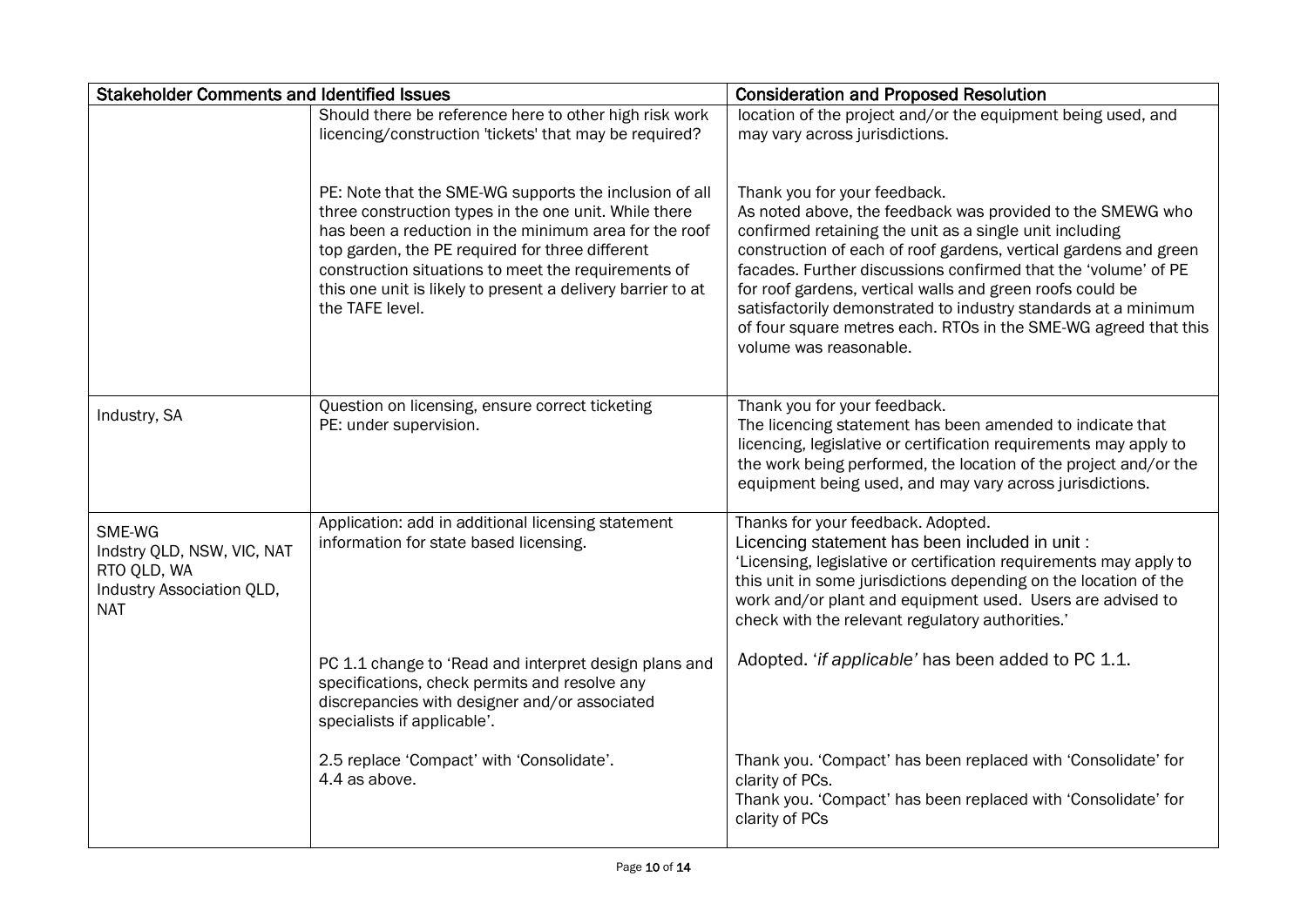| <b>Stakeholder Comments and Identified Issues</b> |                                                                                                                      | <b>Consideration and Proposed Resolution</b>                                                                                                                                                                                                                   |
|---------------------------------------------------|----------------------------------------------------------------------------------------------------------------------|----------------------------------------------------------------------------------------------------------------------------------------------------------------------------------------------------------------------------------------------------------------|
|                                                   | 4.5 add in "or install" after Plant.                                                                                 | Thank you for your feedback. 'or install' has been added.                                                                                                                                                                                                      |
|                                                   | 4.6 remove "and ensure connection with Building<br>Information Management (BIM) system, if applicable".              | Thank you for your feedback. The wording relating to connection<br>of sensor equipment to BIM system has been removed.                                                                                                                                         |
|                                                   | PE: change all square metres to 4 per type.                                                                          | Thank you for this feedback. SMEWG discussions, including RTOs<br>confirmed that the 'volume' of PE for roof gardens, vertical walls<br>and green roofs could be satisfactorily demonstrated to industry<br>standards at a minimum of four square metres each. |
|                                                   | Sixth bullet change "public" to "community".                                                                         | Adopted changed wording from 'public' to 'community'                                                                                                                                                                                                           |
|                                                   | Seventh bullet add "and regulatory requirements" at<br>end.                                                          | Thank you for your feedback. Compliance with ' and regulatory<br>requirements' has been added.                                                                                                                                                                 |
|                                                   | KE: edit fifth bullet to be :<br>". components of green infrastructure construction:<br>roof<br>• wall<br>• facade". | Thank you for your feedback. The KE bullet point 'components'<br>and layers of roof gardens' has been amended to 'components of<br>green infrastructure' and include sub-bullets for roof, wall and<br>facade infrastructure.                                  |
|                                                   | Eighth bullet update "local government" language to be<br>consistent.                                                | Adopted. Wording amended to 'national, state, territory and local<br>authority regulations, policies and procedures and permits'.                                                                                                                              |
|                                                   | Remove "organisational policies and procedures" as<br>covered on the job.                                            | Thanks for your feedback. Removed knowledge of organisational<br>policies and procedures.                                                                                                                                                                      |
|                                                   | Remove bullet thirteen and sub bullets as covered in<br>bullet ten.                                                  | Thank you for your feedback. The duplicated 'workplace safety'<br>bullet point has been removed and is covered in existing bullet<br>point 10:<br>'current and relevant work health and safety and environmental<br>requirements'.                             |
|                                                   | AHCGRI301 Maintain roof gardens, vertical gardens and green facades (formerly known as AHCGRIXX3)                    |                                                                                                                                                                                                                                                                |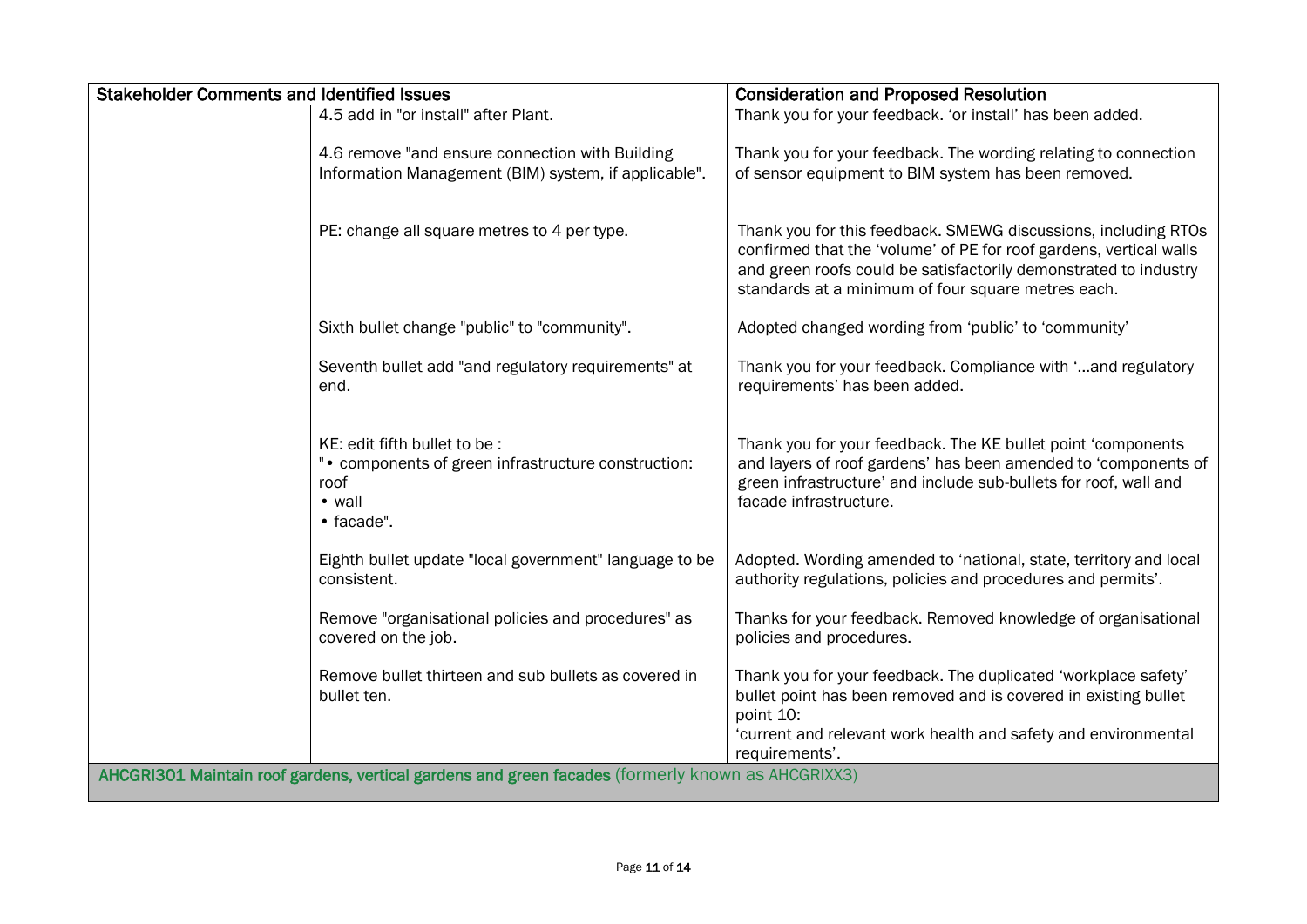| <b>Stakeholder Comments and Identified Issues</b> |                                                                                                                                                                                                                                                                                                                                    | <b>Consideration and Proposed Resolution</b>                                                                                                                                                                                                                                                                                                                                                                                                                                                                               |
|---------------------------------------------------|------------------------------------------------------------------------------------------------------------------------------------------------------------------------------------------------------------------------------------------------------------------------------------------------------------------------------------|----------------------------------------------------------------------------------------------------------------------------------------------------------------------------------------------------------------------------------------------------------------------------------------------------------------------------------------------------------------------------------------------------------------------------------------------------------------------------------------------------------------------------|
| RTO, VIC                                          | licensing statement - Carrying out maintenance in<br>some situations may need one or more high risk work<br>licences/ working from elevated platform/working at<br>heights. Is it enough to be included in the KE or should<br>some statement be included in the Application?<br>PC 2.6 Identify pests and diseases - Has not been | Thanks you for your feedback.<br>As noted in resolutions above, the licencing statement has been<br>amended to indicate that licencing, legislative or certification<br>requirements may apply to the work being performed, the<br>location of the project and/or the equipment being used, and<br>may vary across jurisdictions. KE of 'certification requirements for<br>operation of plant and equipment' has been added to KE of<br>'functional and operational features of plant, equipment, hand<br>and power tools' |
|                                                   | included under plant maintenance in KE.                                                                                                                                                                                                                                                                                            | Thank you for your feedback. 'pests and diseases' has been<br>added to the required KE of 'plant maintenance and cultural<br>requirements of plants'.                                                                                                                                                                                                                                                                                                                                                                      |
|                                                   | maintained climate and weather records or<br>$PE$ " $\bullet$<br>charts of the local environment" Not in PCs.                                                                                                                                                                                                                      | Thanks you for your feedback. This PE bullet point has been<br>removed.                                                                                                                                                                                                                                                                                                                                                                                                                                                    |
| Industry, SA                                      | What tickets? Working at heights: scissor lift or EWP<br>with spotter, scaffolding.                                                                                                                                                                                                                                                | Thanks for your feedback.<br>The licencing statement has been amended to indicate that<br>licencing, legislative or certification requirements may apply to<br>the work being performed, the location of the project and/or the<br>equipment being used, and may vary across jurisdictions. KE has<br>been amended to 'functional and operational features of plant,<br>equipment, hand and power tools including certification<br>requirements for operation'.                                                            |
|                                                   | Gap, prepare a quote for cost of ongoing maintenance<br>and timelines.                                                                                                                                                                                                                                                             | Thank you for your feedback. It was discussed with the SMEWG<br>that the maintenance unit is intended to be about undertaking<br>maintenance of the green infrastructure, rather than tendering or<br>quoting for work, or operating as a contractor. Identified gaps in<br>job roles will be provided to the IRC for consideration in future<br>projects.                                                                                                                                                                 |
|                                                   | PE: too much in one unit if in a classroom/site setting                                                                                                                                                                                                                                                                            | Thank you for your feedback. The SMEWG has confirmed that all<br>components of the unit are necessary for the skill of maintaining<br>green infrastructure, and that further skills in the maintenance of<br>green infrastructure must be undertaken over a period of time to<br>demonstrate competency.                                                                                                                                                                                                                   |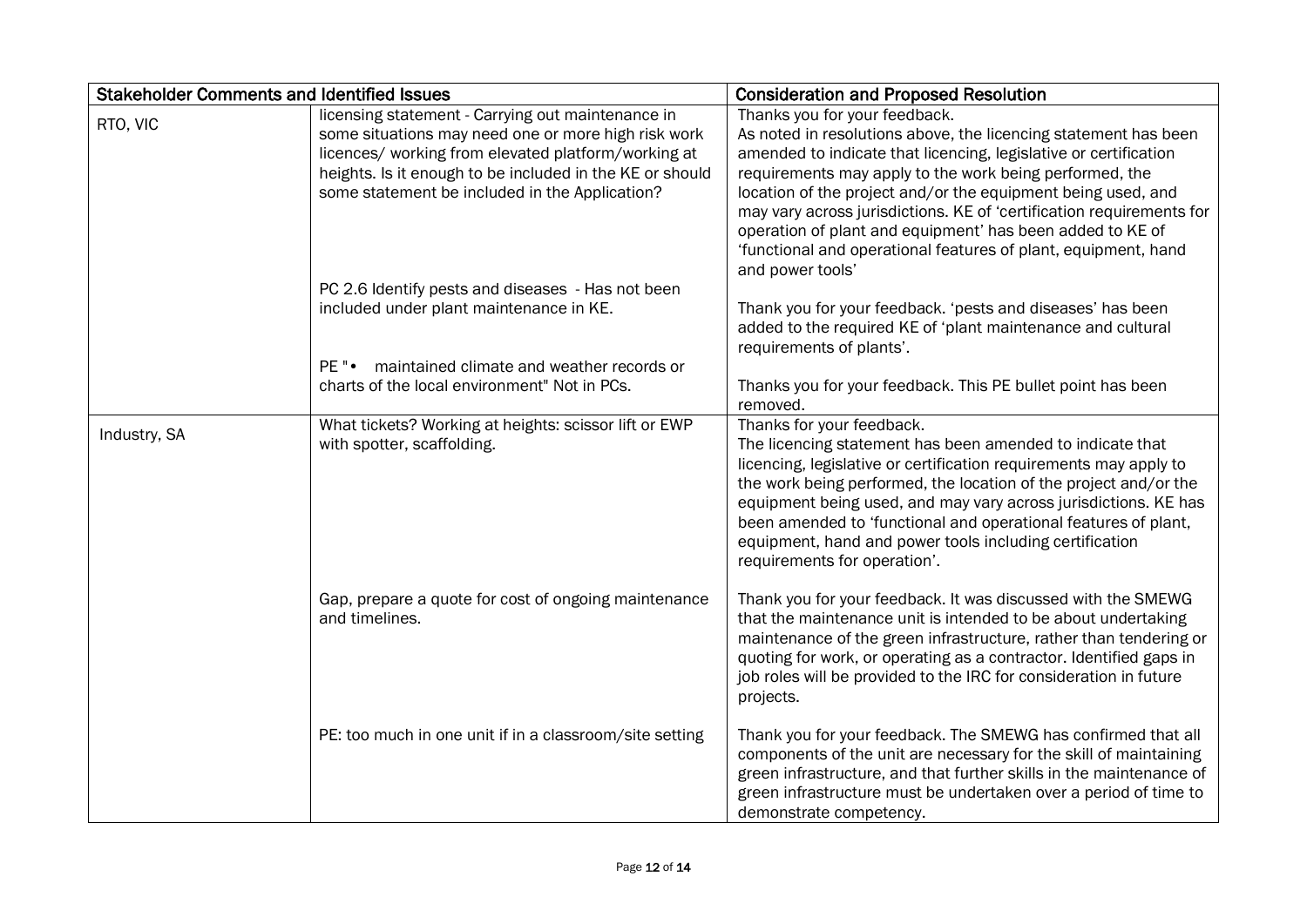| <b>Stakeholder Comments and Identified Issues</b>                                              |                                                                                                                                                                | <b>Consideration and Proposed Resolution</b>                                                                                                                                                                                                                                                                                                                                                                         |
|------------------------------------------------------------------------------------------------|----------------------------------------------------------------------------------------------------------------------------------------------------------------|----------------------------------------------------------------------------------------------------------------------------------------------------------------------------------------------------------------------------------------------------------------------------------------------------------------------------------------------------------------------------------------------------------------------|
| SME-WG<br>Indstry QLD, NSW, VIC, NAT<br>RTO QLD, WA<br>Industry Association QLD,<br><b>NAT</b> | APP: update licensing as per construct unit.                                                                                                                   | Thank you for your feedback. The licencing statement in the unit<br>has been amended to align with the other green infrastructure<br>units and reflect that 'Licensing, legislative or certification<br>requirements may apply to this unit in some jurisdictions,<br>depending on the location of work and/or plant and equipment<br>used. Users are advised to check with the relevant regulatory<br>authorities'. |
|                                                                                                | PC 1.2 & 1.3 swap order.                                                                                                                                       | Adopted. PC order changed.                                                                                                                                                                                                                                                                                                                                                                                           |
|                                                                                                | Remove 2.3 "Identify and remove weeds" as duplicated<br>in 2.4.                                                                                                | Thank you for your feedback.<br>Element 2 has been re-sequenced to align to the order of<br>maintenance work.<br>PC 2.3 'identify and remove weeds' has been deleted                                                                                                                                                                                                                                                 |
|                                                                                                | Move 2.7 to 2.3.                                                                                                                                               | PC 2.7 'clear drainage areas' has been moved to 2.3.                                                                                                                                                                                                                                                                                                                                                                 |
|                                                                                                | Remove 2.4.<br>Renumber and update 2.5 to 2.4 "Prune or remove<br>Unwanted vegetation to encourage growth and<br>Minimise the risk of fire and other hazards". | PC 2.4 'removed decaying vegetation' has been deleted as it<br>duplicated (now) PC 2.3 'clear drainage areas', (now)<br>PC 2.4 'prune or remove unwanted vegetation' and added PC<br>2.7 Test and adjust irrigation system, if required.                                                                                                                                                                             |
|                                                                                                | Update 2.6 to 2.5.                                                                                                                                             | Updated.                                                                                                                                                                                                                                                                                                                                                                                                             |
|                                                                                                | Update 2.8 to 2.6.                                                                                                                                             | Updated.                                                                                                                                                                                                                                                                                                                                                                                                             |
|                                                                                                | Add 2.7 "Test and adjust irrigation system, if required".                                                                                                      | Adopted.                                                                                                                                                                                                                                                                                                                                                                                                             |
|                                                                                                | 3.1 add "if applicable" to end.                                                                                                                                | Adopted. 'if applicable' added to PC 3.1.                                                                                                                                                                                                                                                                                                                                                                            |
|                                                                                                | 3.3 add "and update maintenance plan" to end.                                                                                                                  | Adopted. PC 3.3 amended to 'Record maintenance activity<br>undertaken, schedule next required maintenance activity and<br>update maintenance schedule'.                                                                                                                                                                                                                                                              |